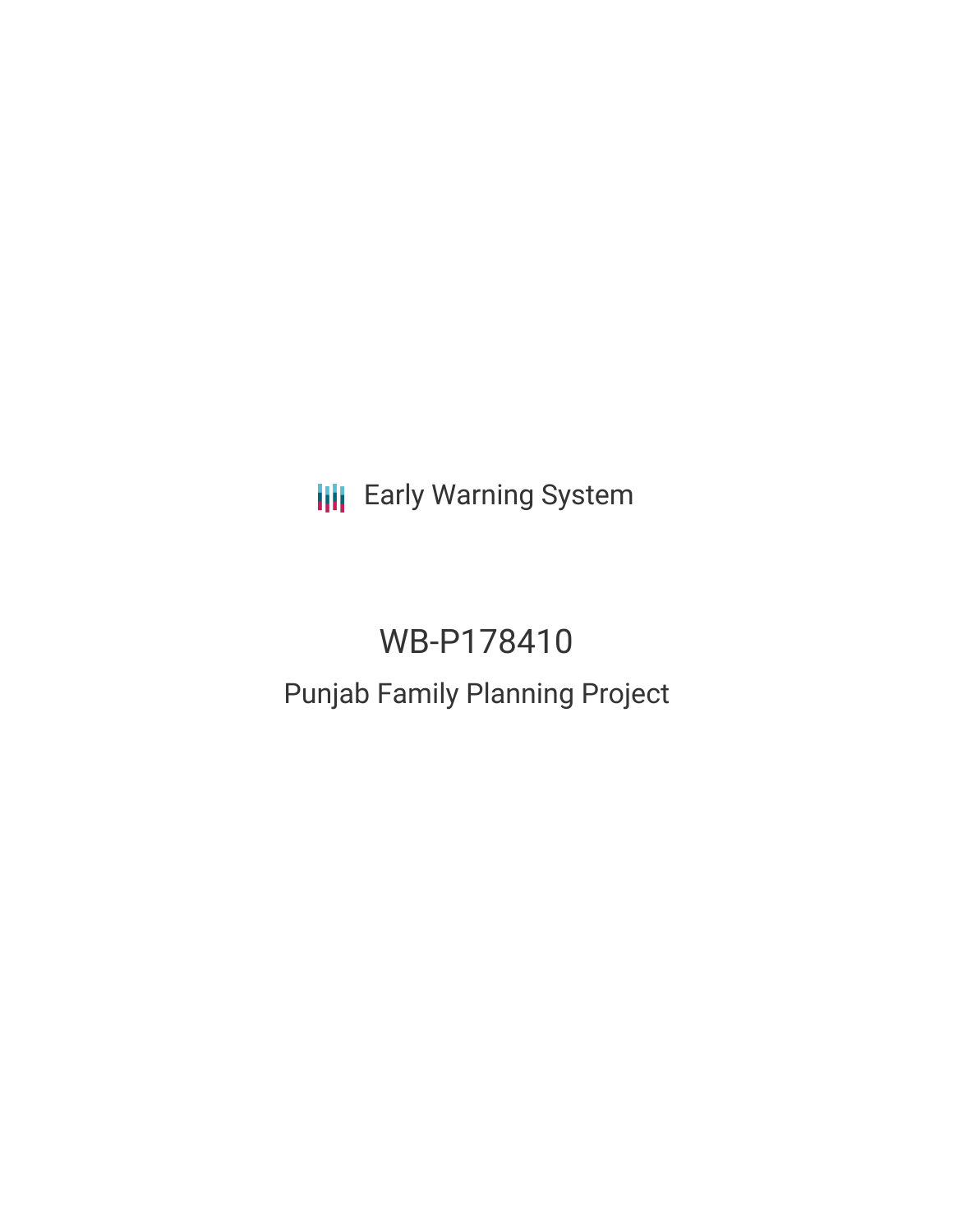

### **Quick Facts**

| <b>Countries</b>               | Pakistan                    |
|--------------------------------|-----------------------------|
| <b>Specific Location</b>       | Punjab                      |
| <b>Financial Institutions</b>  | World Bank (WB)             |
| <b>Status</b>                  | Active                      |
| <b>Bank Risk Rating</b>        |                             |
| <b>Borrower</b>                | Government of Pakistan      |
| <b>Sectors</b>                 | <b>Education and Health</b> |
| <b>Investment Amount (USD)</b> | \$200.00 million            |
|                                |                             |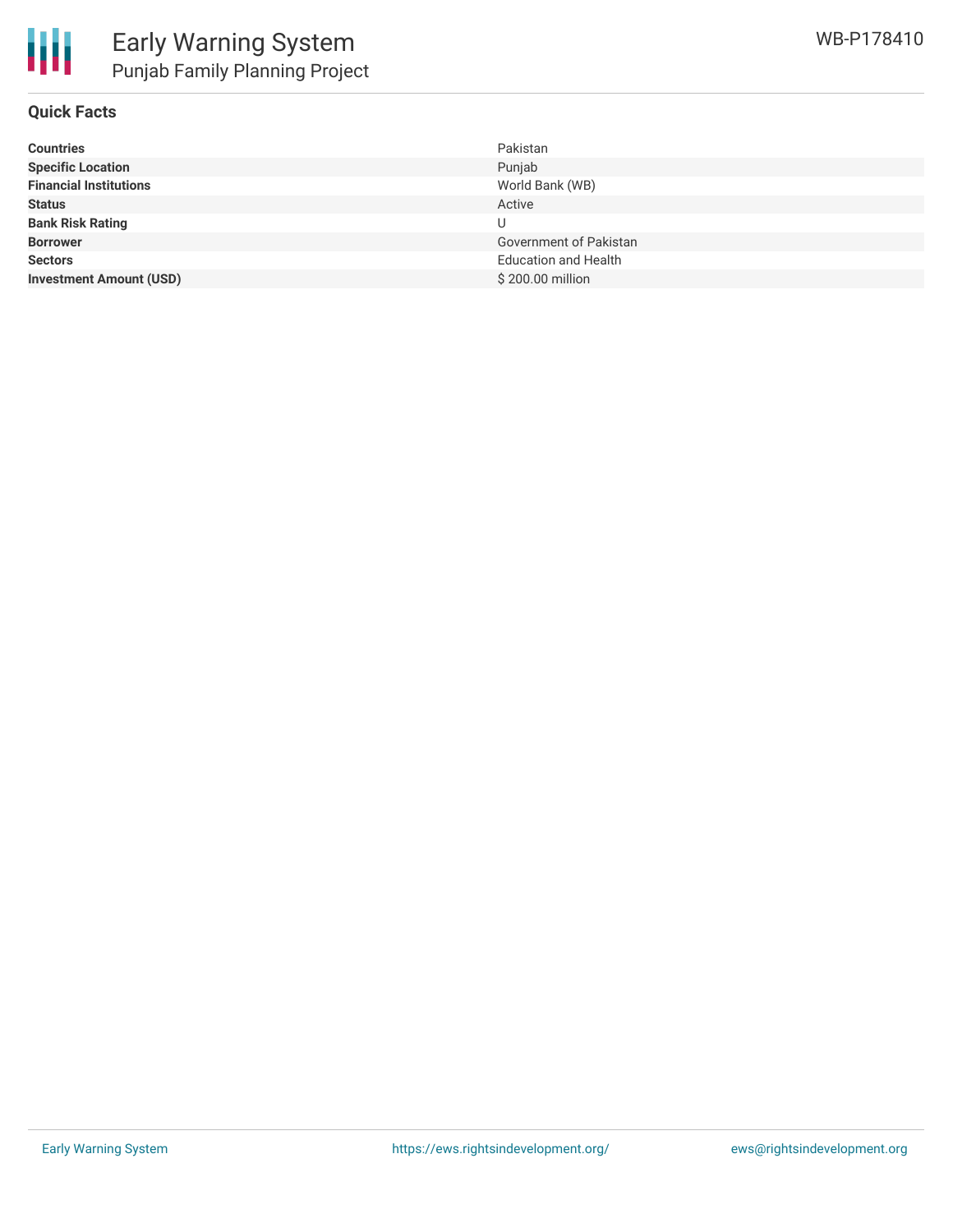

## **Project Description**

According to the bank website, the objective of this project is to increase women and adolescent girls' empowerment and their access to quality family planning services in the project districts of Punjab.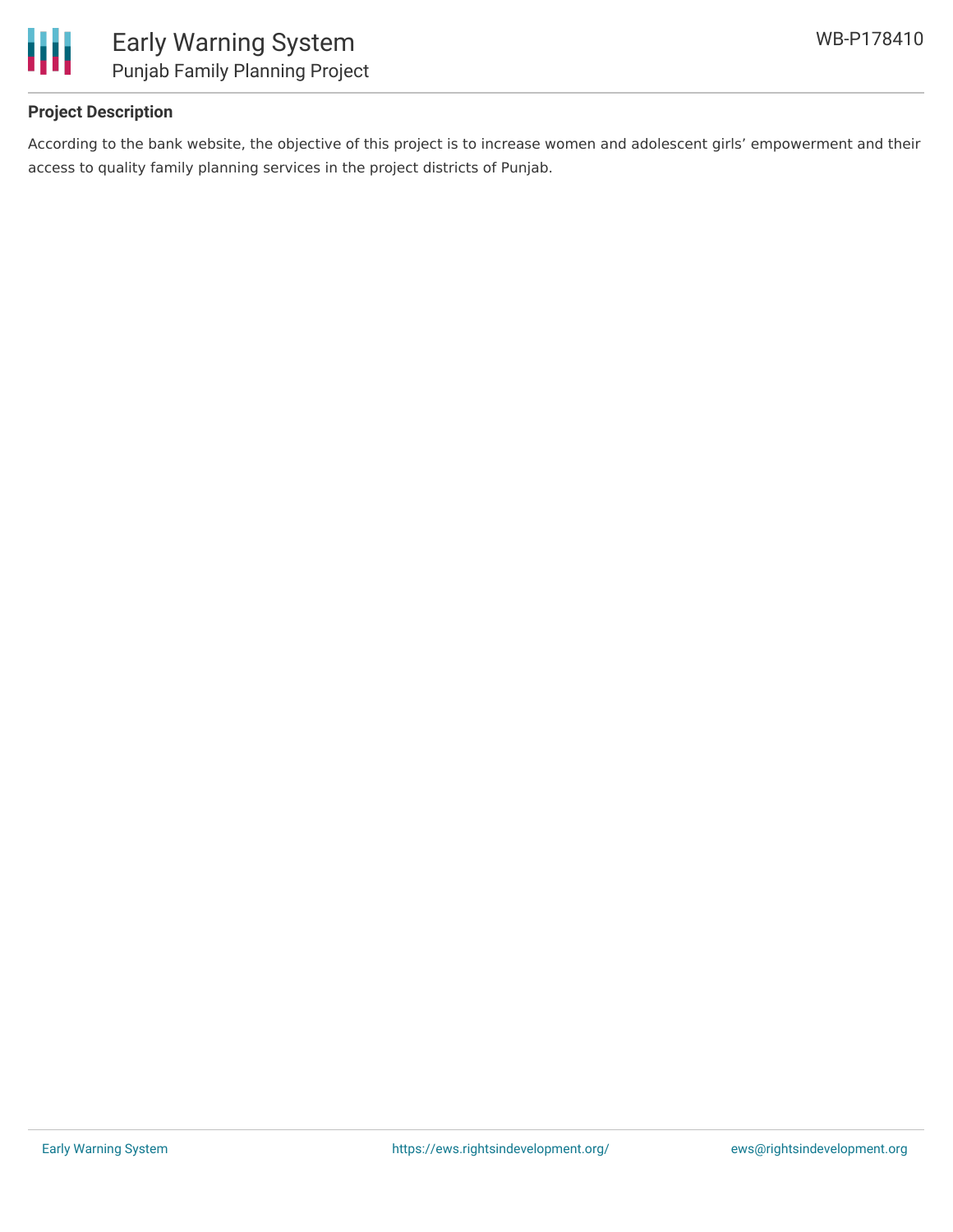

### **Investment Description**

World Bank (WB)

Investment type not available on website at the time of the snapshot